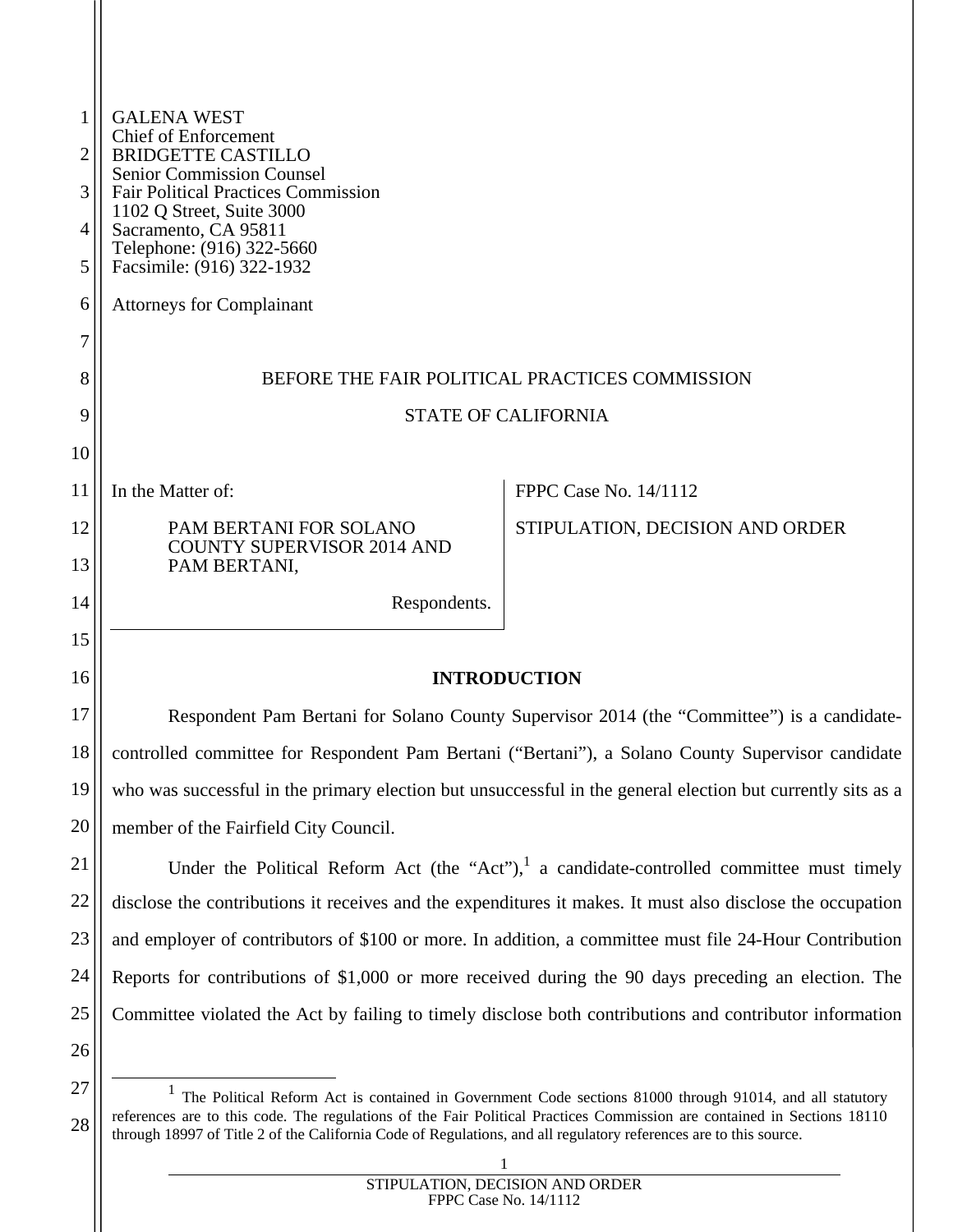on its campaign statements and failing to timely file three 24-Hour Contribution Reports.

## **SUMMARY OF THE LAW**

 All statutory references and discussions of law pertain to the Act's provisions as they existed in 2014.

An express purpose of the Act is to ensure that campaign contributions and expenditures are fully and truthfully disclosed so that voters are fully informed and improper practices are discouraged.

In furtherance of this purpose, the Act requires candidate-controlled committees to file semiannual campaign statements twice per year and pre-election campaign statements during election years.<sup>2</sup> These campaign statements must accurately account for the committee's total contributions received and expenditures made during the relevant period.<sup>3</sup> The statements must also disclose the occupation and employer of contributors of  $$100$  or more.<sup>4</sup>

During the 90 days prior to an election, a Committee must file a 24-Hour Contribution Report within 24 hours of receiving a contribution of \$1,000 or more or within 48 hours of receiving a nonmonetary contribution worth \$1,000 or more.<sup>5</sup>

A committee's controlling candidate is liable for the Committee's campaign reporting violations.<sup>6</sup>

# **SUMMARY OF THE FACTS**

Bertani was a successful candidate for the Solano County Board of Supervisors in the June 3, 2014 Primary Election, but lost the November 4, 2014 General Election. She is currently a member of the Fairfield City Council and has held that position since 2011.

This matter was initiated in 2014 after an informal complaint alleged that the Committee and Bertani failed to timely report monetary and non-monetary contributions from the Service Employees International Union Local 1021 Candidate PAC (SEIU), and failed to report occupation and employer information for multiple contributors.

- $\frac{1}{2}$  $2$  Sections 84200 and 84200.5, subd. (b).
	- $3$  Section 84211, subds. (a)–(d).
	- 4 Section 84211, subd. (f).
	- 5 Sections 82036, 84203, and 84203.3.
	- 6 Sections 83116.5 and 91006.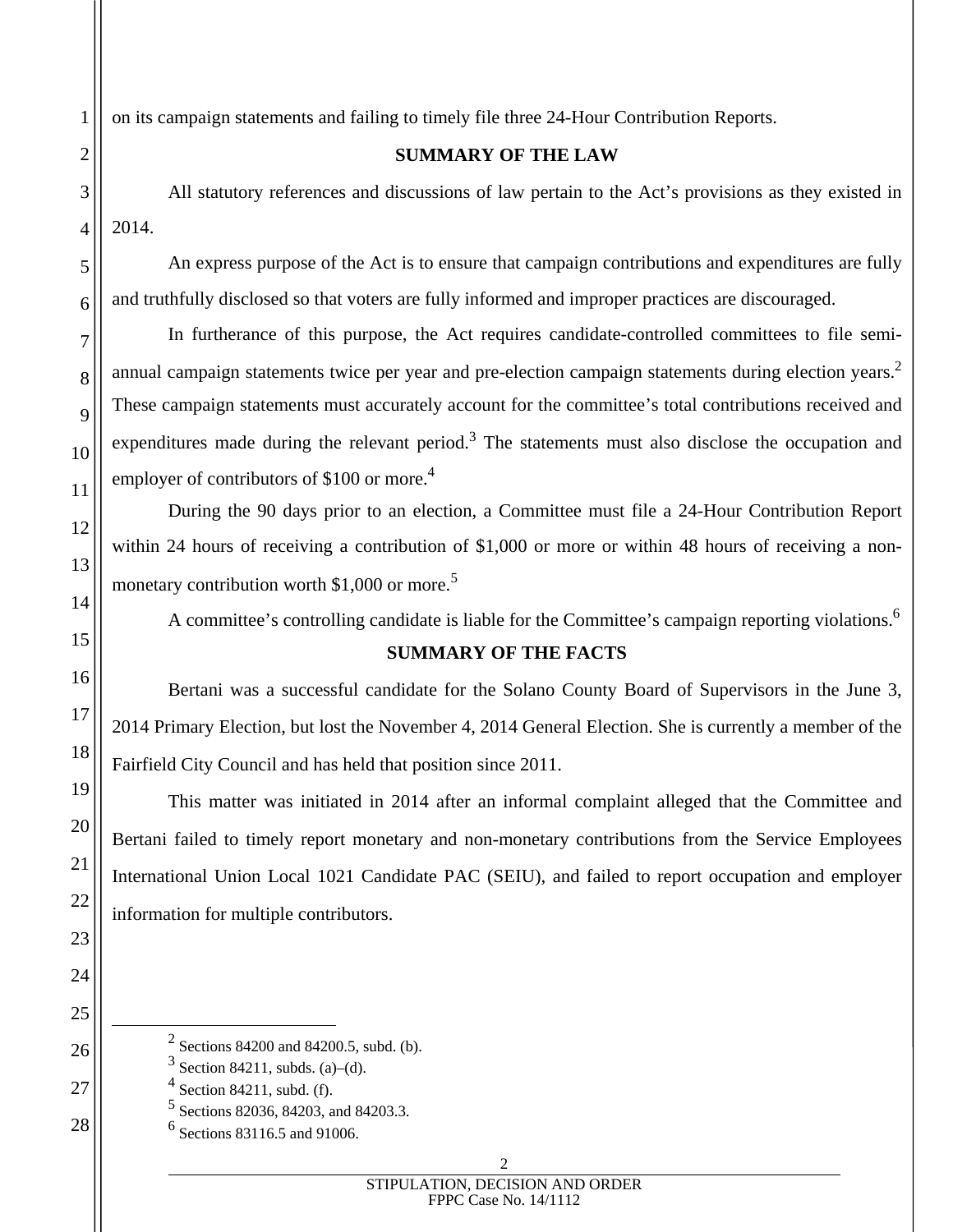### June 2014 Primary Pre-Election Campaign Statements

On the Committee's first pre-election campaign statement for January 1, 2014 through March 17, 2014, filed on March 24, 2014, out of 16 contributions that required the occupation and employer information, only 8 occupations and 3 employers were disclosed. After Enforcement contacted the Committee, they filed an amended statement for that pre-election period on October 23, 2014, which included all of the required occupation and employer information for contributors.

 The Committee's second pre-election campaign statement for March 18, 2014 through May 17, 2018, filed on May 22, 2014, disclosed \$26,814.00 in contributions received and \$29,749.00 in expenditures made. Out of 27 contributions that required the contributor's occupation to be disclosed, only 1 occupation was disclosed. The statement did not disclose any of the required employer information for contributors.

 An amended statement filed on October 23, 2014 for the second pre-election period reported \$39,766.75 in contributions received and \$43,073.39 in expenditures made. At that time, all of the required occupation and employer information for contributors was disclosed.

This amendment also showed that \$12,952.75 in contributions and \$13,324.39 in expenditures were not timely disclosed. Overall, 32 percent of the Committee's contributions and 30 percent of the Committee's expenditures during the second pre-election campaign statement period were unreported until four months after the June election.

### Semi-Annual Campaign Statement

 The Committee reported receiving \$31,754.73 in contributions and making \$47,235.84 in expenditures on its semi-annual campaign statement for May 18, 2014 through June 30, 2014, filed on July 31, 2014. Contributors' occupations were disclosed for just four of the seven contributors of \$100 or more and no employer information for those contributors was disclosed.

 On an amended statement for May 18, 2014 through June 30, 2014, filed October 23, 2014, the Committee reported receiving contributions totaling \$49,663.19 and making expenditures totaling \$64,499.74. The amendment disclosed all of the required occupation and employer information for contributors. This amendment showed that the Committee failed to timely report \$17,908.46 in contributions and \$17,263.90 in expenditures. Thus, 36 percent of contributions received and 26 percent of expenditures made during the semi-annual campaign statement period were not reported until almost

#### 3 STIPULATION, DECISION AND ORDER FPPC Case No. 14/1112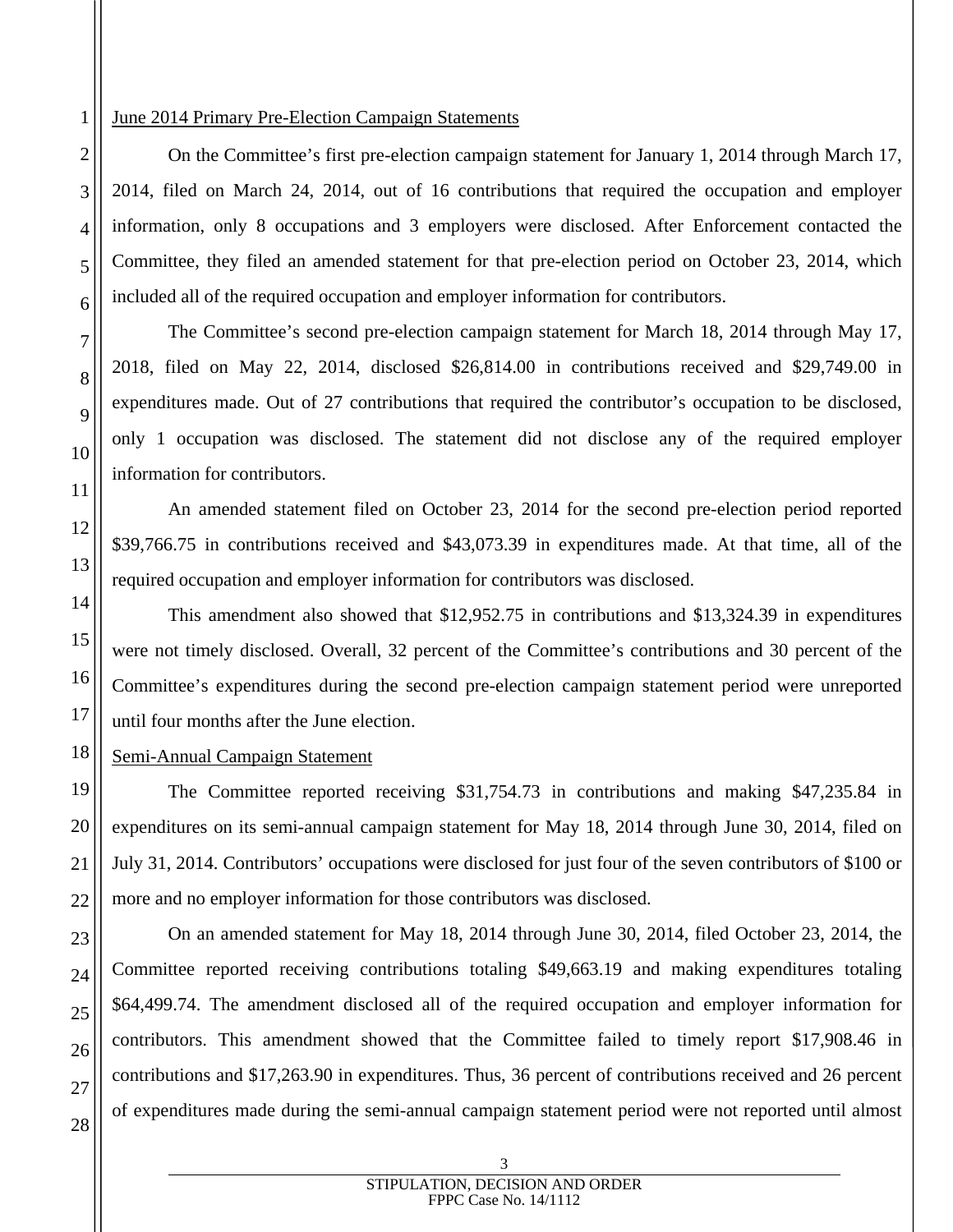1 three months after the statement deadline.

2 24-Hour Contribution Reports

3 4 5 6 7 8 9 10 11 12 13 14 15 16 17 18 19 20 21 22 23 24 25 26 27 28 During Bertani's campaign for the Solano County Board of Supervisors, the Committee failed to file the following 24-Hour Contribution Reports: **Date Received** Filing Deadline Contributor Amount April 24, 2014 Within 48 hours SEIU \$2,488.00<br>May 5, 2014 Within 48 hours SEIU \$2,592.40 Within 48 hours  $\vert$  SEIU October 29, 2014 Within 48 hours SEIU  $\vert$  \$7,741.61 The non-monetary contributions that were not reported on 24-Hour Reports totaled \$12,822.01. The Committee received proper notice from the contributor for all three of these contributions. All of these contributions were reported on the Committee's campaign statements, but one of the three (for \$7,741.61) was not disclosed until after the election. **VIOLATIONS**  Count 1: Failure to Timely Disclose Contributions, Expenditures, and Contributor Information on Pre-Election Campaign Statements for the June 2014 Primary Election The Committee and Bertani failed to disclose contributions and expenditures on one pre-election campaign statement and contributor information on two pre-election campaign statements, in violation of Section 84211, subdivisions (a)–(f). Count 2: Failure to Timely Disclose Contributions, Expenditures, and Contributor Information on a Semi-Annual Campaign Statement The Committee and Bertani failed to disclose contributions, expenditures, and contributor information on a semi-annual campaign statement, in violation of Section 84211, subdivisions (a)–(f). Count 3: Failure to File 24-Hour Contribution Reports The Committee and Bertani failed to timely file three 24-Hour Contribution Reports, in violation of Sections 84203 and 84203.3. **PROPOSED PENALTY**  This matter consists of three counts. The maximum penalty that may be imposed is \$5,000 per count, for a total of  $$15,000$ .<sup>7</sup>  $\overline{7}$ <sup>7</sup> See Section 83116, subdivision (c).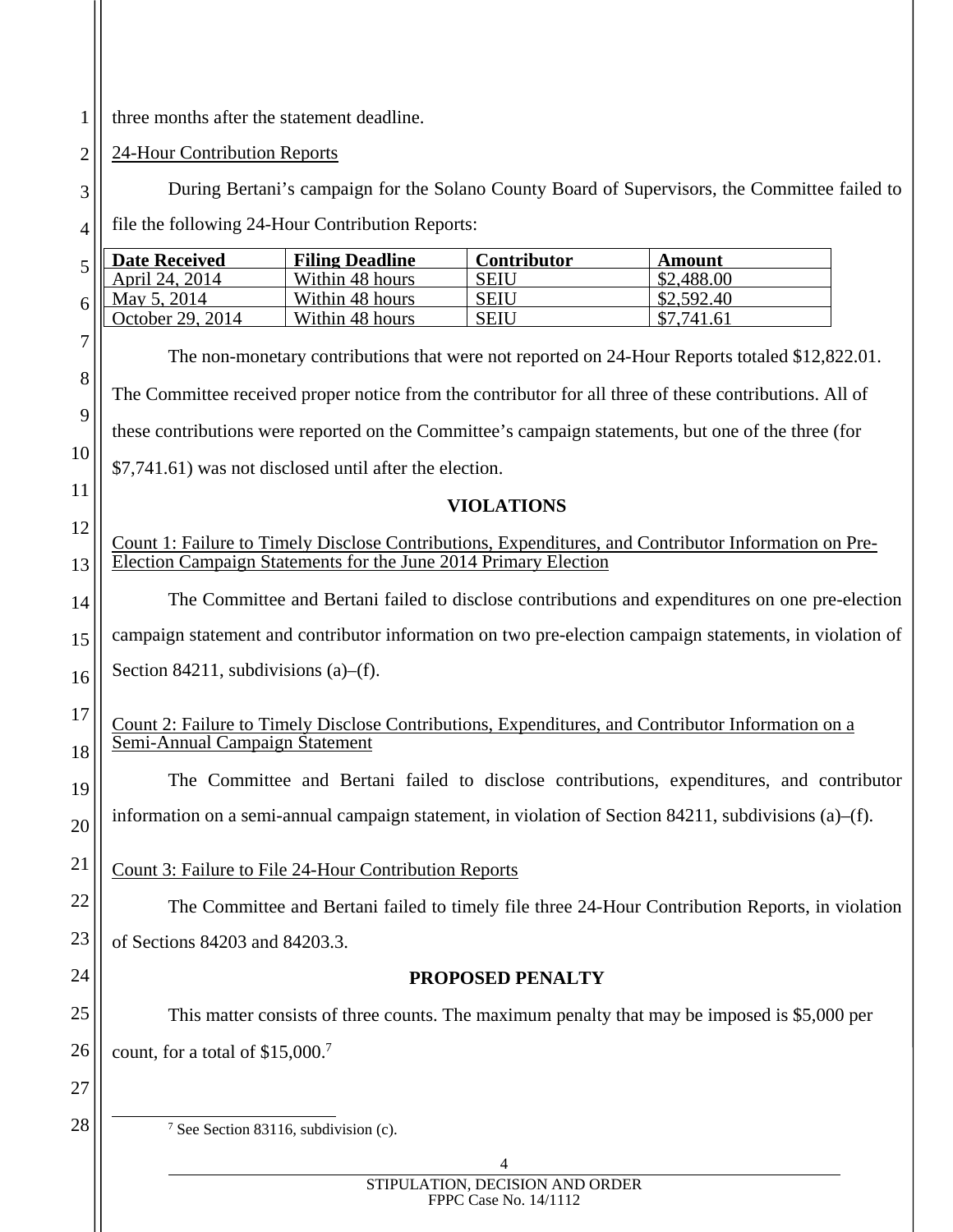In determining the appropriate penalty for a particular violation of the Act, the Commission considers the facts of the case, the public harm involved, and the purposes of the Act. Also, the Commission considers factors such as: (a) the seriousness of the violation; (b) the presence or absence of any intention to conceal, deceive or mislead; (c) whether the violation was deliberate, negligent or inadvertent; (d) whether the violation was isolated or part of a pattern; (e) whether corrective amendments voluntarily were filed to provide full disclosure; and (f) whether the violator has a prior record of violations.<sup>8</sup> Additionally, the Commission considers penalties in prior cases with comparable violations.

 Applying the factors to this case, the Committee and Bertani failed to timely disclose contributions, expenditures, and contributor information on three separate campaign statements and failed to timely file three 24-Hour Contribution Reports. However, the Committee and Bertani do not have a history of violations with the Enforcement Division. Further, the two of the three non-monetary contributions were reported on the pre-election campaign statements prior to the relevant election.

The Commission also considers penalties in prior cases involving similar violations. Recent similar cases include the following:

Counts 1 and 2

1

2

3

4

5

6

7

8

9

10

11

12

13

14

15

16

17

18

19

20

21

22

23

24

25

26

27

28

- *In the Matter of Barry Chang, Barry Chang for City Council 2014, Sue Chang, Barry Chang for Assembly 2014, and John Bartas*, FPPC No. 14/1275. (The Commission approved a stipulated decision on March 17, 2016.) The respondents failed to timely disclose \$24,280 in contributions and failed to disclose occupation and employer information for 35 contributors. The undisclosed contributions accounted for 65 percent of contributions received during the relevant pre-election reporting period, but were ultimately reported on statements that were amended prior to the election. This is dissimilar to the instant case, as the Committee and Bertani filed amendments to their pre-election campaign statements for the June primary four months after that election, and did not timely report complete occupation and employer information across two pre-election periods. The Commission imposed a penalty of \$2,000.
- Count 3
	- *In the Matter of Family Farmers Working for a Better California with Major Support by Western Growers Association and Ward Kennedy*, FPPC No. 16/68. (The Commission approved a stipulated decision on October 19, 2017.) The respondents failed to timely file six 24-Hour Contribution Reports for non-monetary contributions with a total value of \$99,992. The settlement included two counts, combining four non-monetary contributions that were not reported on the pre-election campaign statement for the period July 1, 2012, through September
	- 8  $8$  Regulation 18361.5, subdivision (d).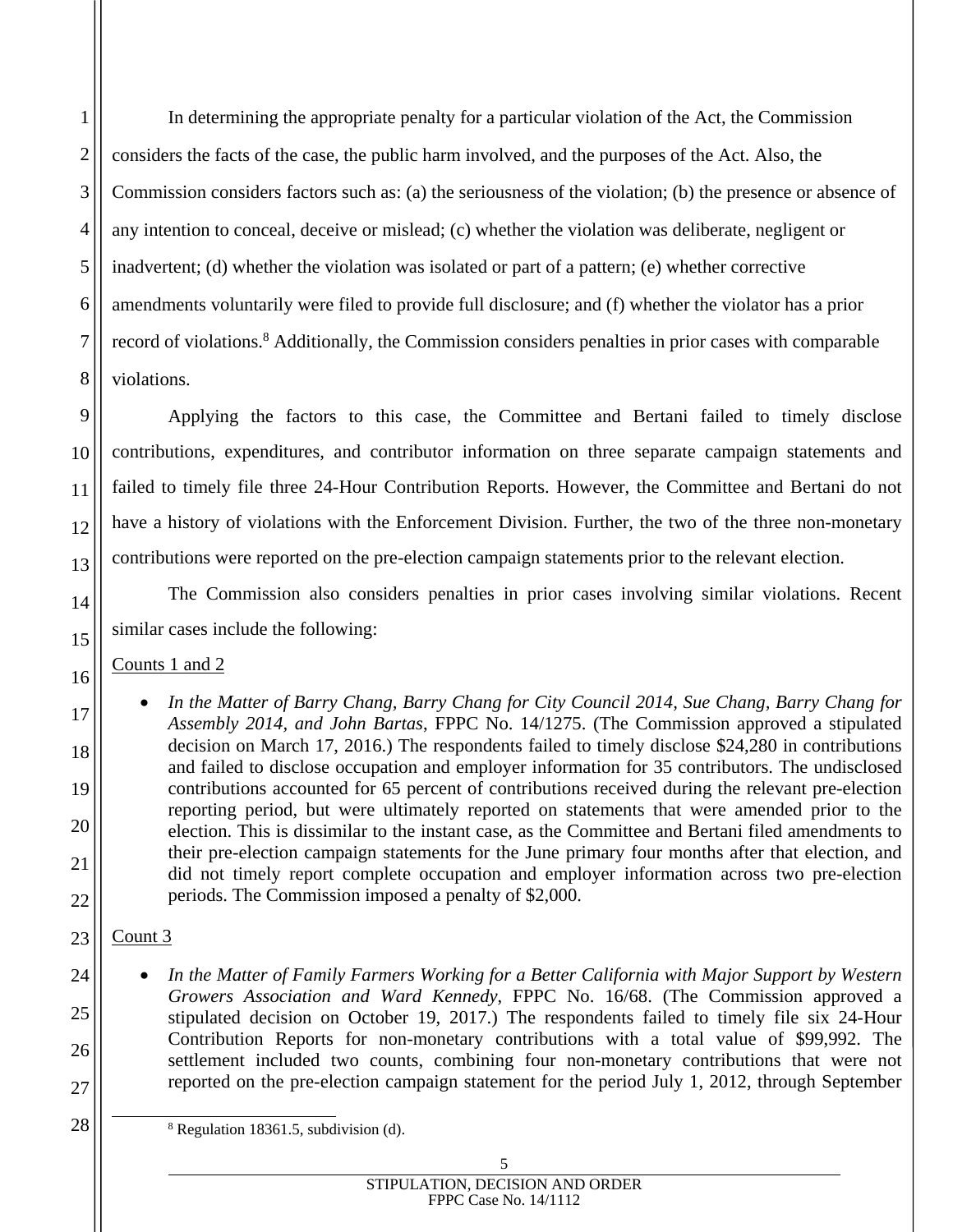30, 2012, and two non-monetary contributions that were not reported on the semi-annual campaign statement for the period October 21, 2012, through December 31, 2012. The Commission imposed a penalty of \$2,500 for each Count, for a total of \$5,000.

A central purpose of the Act is to ensure receipts and expenditures in election campaigns are fully and truthfully disclosed.<sup>9</sup> The Committee and Bertani failed to timely disclose significant contributions and expenditures. They also failed to timely disclose the required occupations and employers of the majority of the Committee's contributors during three reporting periods. Finally, the Committee and Bertani failed to file three 24-Hour Contribution Reports, which would have disclosed \$12,822.01 in non-monetary contributions from the SEIU.

In aggravation, the Committee and Bertani failed to amend their campaign statements prior to the June election, which Bertani won.

In mitigation, the Committee and Bertani amended their campaign statements in connection with the June primary prior to the November general election, so the public had notice of the Committee's higher contributions and expenditures prior to the vote. Bertani lost the November 4, 2014 election. The unreported late contributions were ultimately disclosed on campaign statements. In addition, SEIU reported the SEIU's 24-Hour Contribution Reports prior to the June election.

There is no evidence that the violations were deliberate or there was intent to conceal. According to Bertani, the Committee had volunteer treasurers until a professional treasurer was hired on October 9, 2014, and the professional treasurer quickly amended all erroneous campaign statements.

For these reasons, the total penalty recommended is \$2,500 per Count, for a total of \$7,500.

# **CONCLUSION**

Complainant, the Enforcement Division of the Fair Political Practices Commission, and Respondents Pam Bertani for Solano County Supervisor 2014 and Pam Bertani hereby agree as follows:

1. Respondents violated the Act as described in the foregoing pages, which are a true and accurate summary of the facts in this matter.

2. This stipulation will be submitted for consideration by the Fair Political Practices Commission at its next regularly scheduled meeting—or as soon thereafter as the matter may be heard.

 $\frac{9}{9}$  Section 81002, subd. (a).

1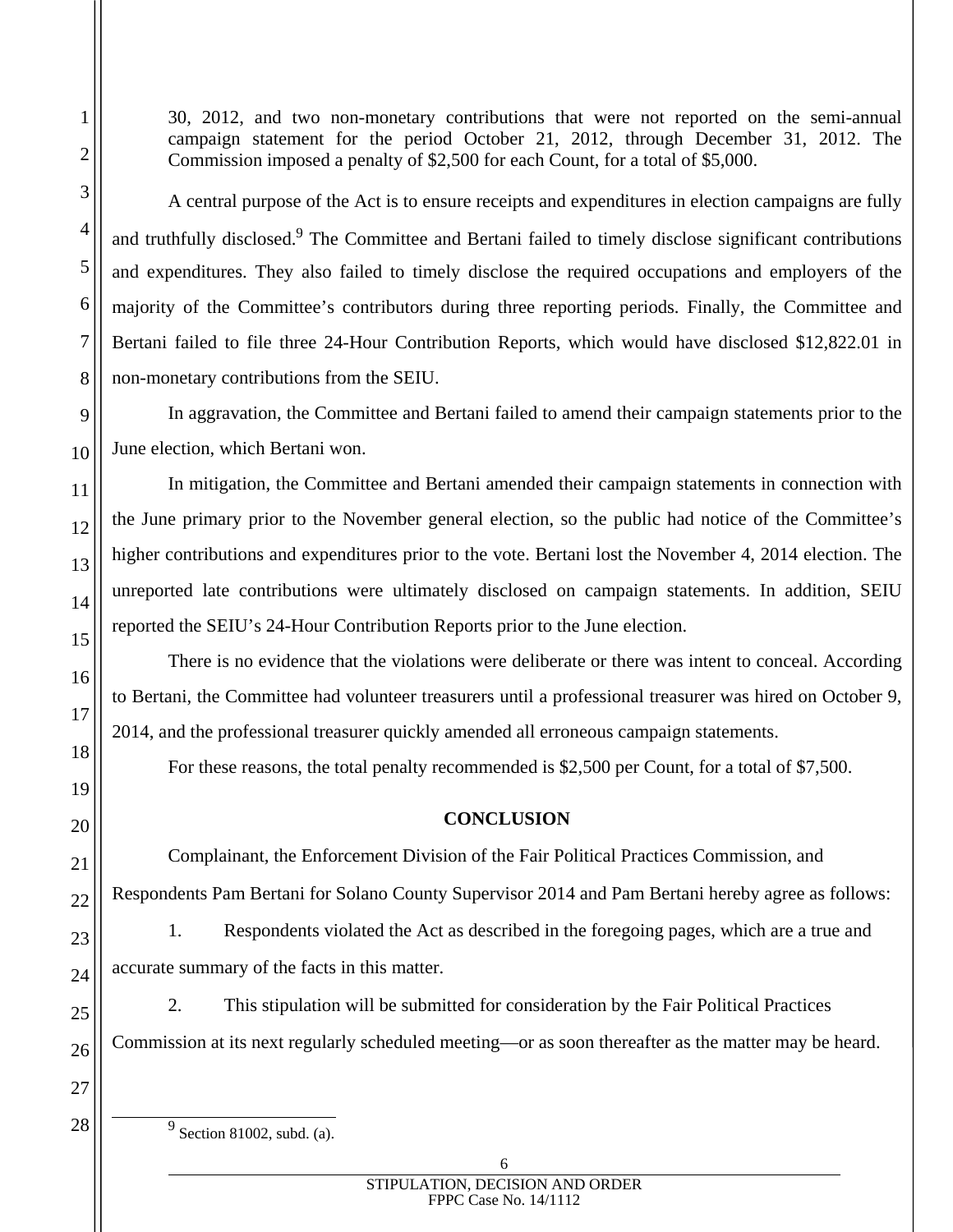3. This stipulation resolves all factual and legal issues raised in this matter—for the purpose of reaching a final disposition without the necessity of holding an administrative hearing to determine the liability of Respondents pursuant to Section 83116.

4. Respondents understand, and hereby knowingly and voluntarily waive, all procedural rights set forth in Sections 83115.5, 11503, 11523, and Regulations 18361.1 through 18361.9. This includes, but is not limited to the right to appear personally at any administrative hearing held in this matter, to be represented by an attorney at Respondents' own expense, to confront and cross-examine all witnesses testifying at the hearing, to subpoena witnesses to testify at the hearing, to have an impartial administrative law judge preside over the hearing as a hearing officer, and to have the matter judicially reviewed.

5. Respondents agree to the issuance of the decision and order set forth below. Also, Respondents agree to the Commission imposing against them an administrative penalty in the amount of \$7,500 in three payments, with \$2,500 paid on December 21, 2017, \$2,500 to be paid February 1, 2018 and \$2,500 to be paid March 1, 2018. One or more cashier's checks or money orders totaling said amount—to be paid to the General Fund of the State of California—will be submitted in accordance with the above schedule with this stipulation as full payment of the administrative penalty described above, and same shall be held by the State of California until the Commission issues its decision and order regarding this matter.

6. If the Commission declines to approve this stipulation—then this stipulation shall become null and void, and within fifteen business days after the Commission meeting at which the stipulation is rejected, all payments tendered by Respondents in connection with this stipulation shall be reimbursed to Respondents. If this stipulation is not approved by the Commission, and if a full evidentiary hearing before the Commission becomes necessary, neither any member of the Commission, nor the Executive Director, shall be disqualified because of prior consideration of this Stipulation.

25 26 27 7. The parties to this agreement may execute their respective signature pages separately. A copy of any party's executed signature page—including a hardcopy of a signature page transmitted via fax or as a PDF email attachment—is as effective and binding as the original.

28

1

2

3

4

5

6

7

8

9

10

11

12

13

14

15

16

17

18

19

20

21

22

23

24